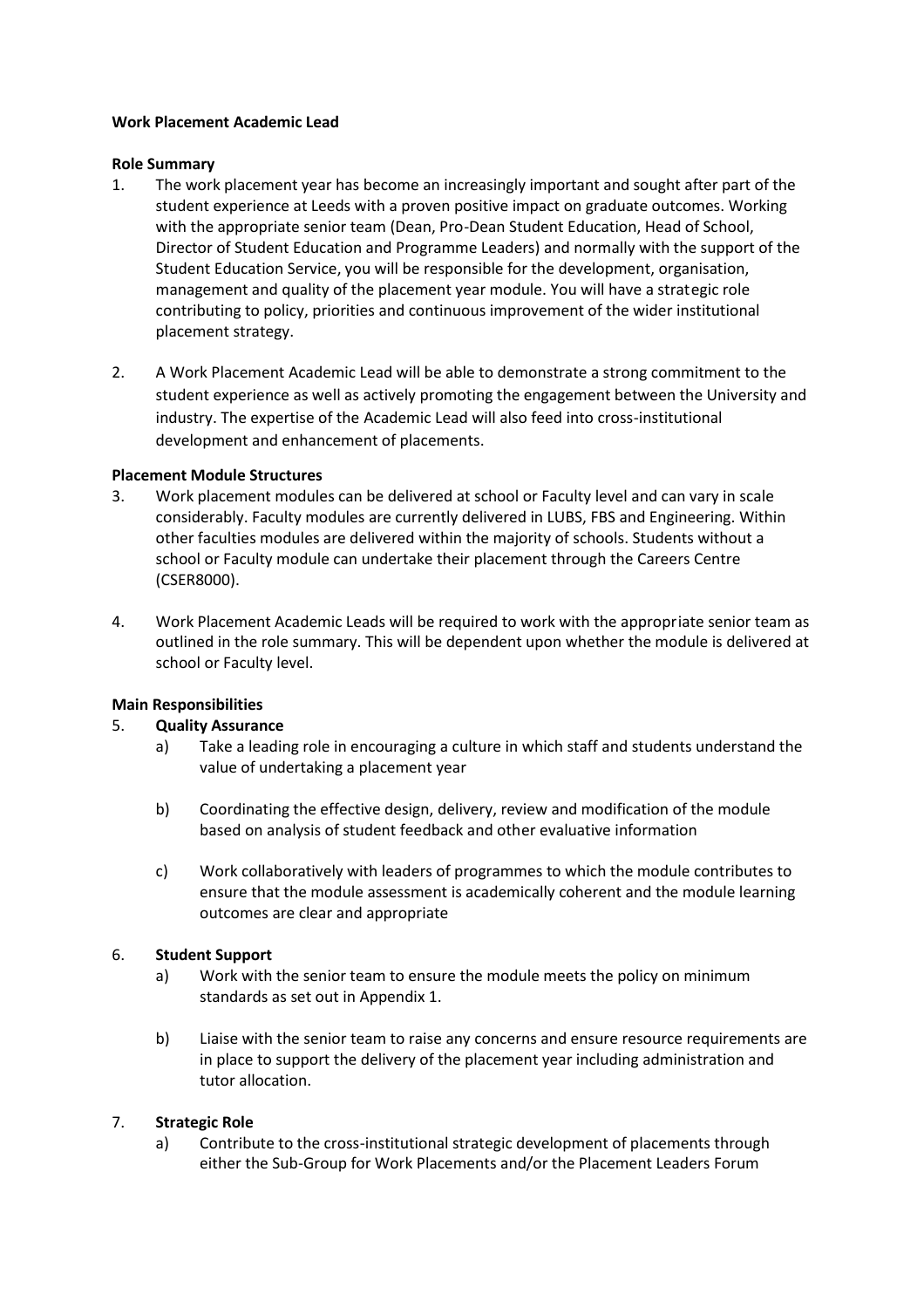b) Contribute to the Faculty Employability Group

## **Workload**

- 8. The work placement year is a 120 credit module. The Academic Lead role should be recognised in the workload model as defined by the school / Faculty and should reflect:
	- The number of students enrolled
	- The distribution of the workload across academic and professional staff

## **Professional Support**

9. Academic Leads can access professional support from the Central Placement Team and peer support through networks such as the Placement Leaders Forum and the Employability Network. The central team also draw on expertise from Health and Safety, Legal and Student Funding to support academic module leaders.

### **Development**

- 10. On appointment, your development needs to support you in undertaking the role effectively will be considered with the appointing manager and an appropriate plan will be drawn up.
- 11. You will seek regular feedback on your performance to enable your continuous professional development and personal effectiveness in the role and will support the development of others.

June 2018 Version 1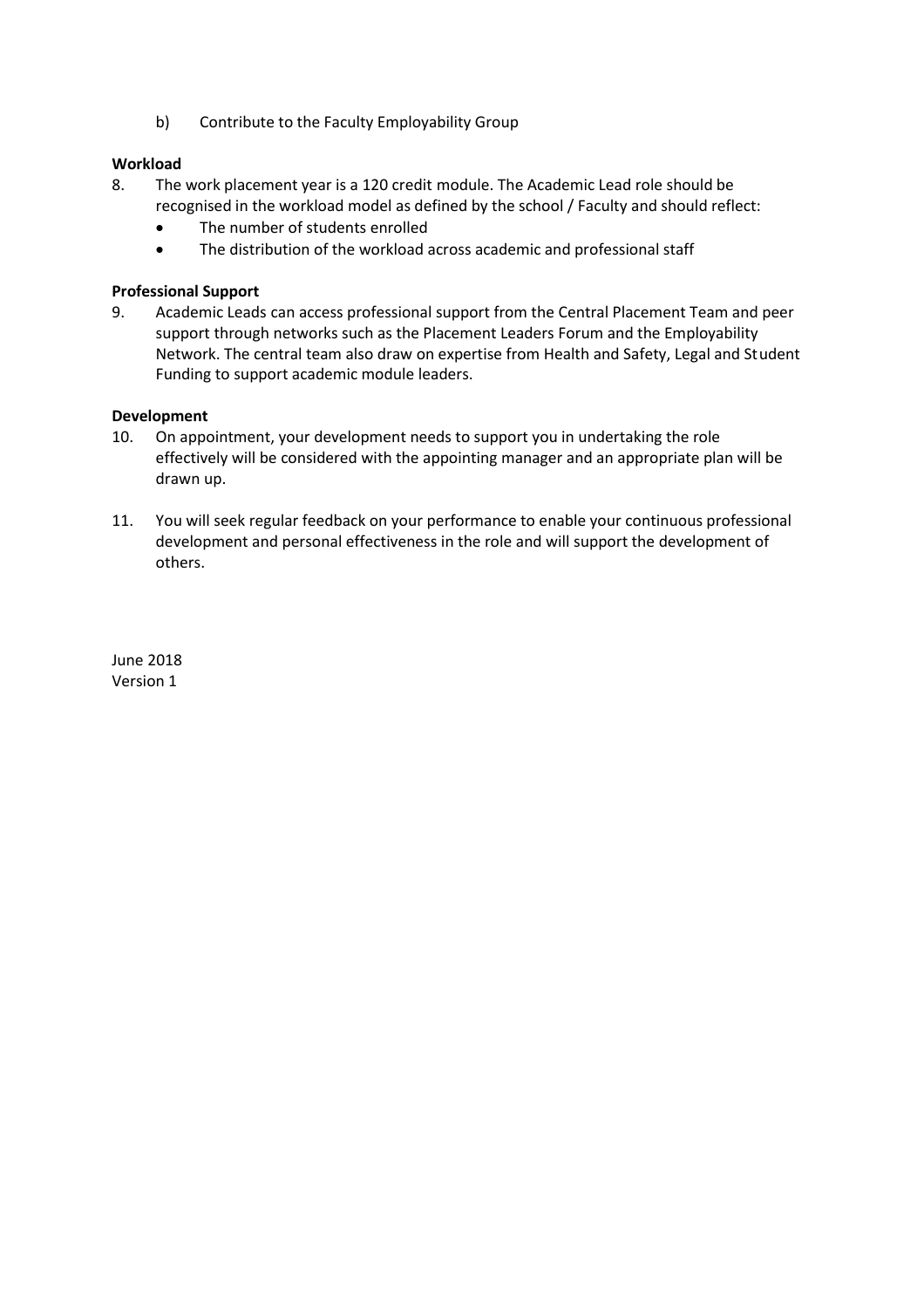# *Appendix 1 Minimum Standards*

Staff involved in supporting School or Faculty work placement modules should meet the minimum standards as set out below. Staff are able to draw on expertise from across the University which is made available through engagement with the Placement Leaders Forum

### **Pre-Placement**

*What students can expect from staff supporting the School/Faculty module:*

- Afforded an equal opportunity to undertake a placement
- Receive information and advice about the placement module including duration, appropriate graduate level work and academic assessment
- Support to find and apply for suitable placements by:
	- o Facilitating contact with returning placement students
	- o Raising awareness of online resources such as the 'Your Placement Year Guide'
	- o Signposting to MyCareer for vacancies and employer events
	- o Highlighting any subject specific employer links or resources
	- $\circ$  Raising awareness of the costs associated with a work placement and where to find out further information (such as Student Funding and online resources)
	- o Supporting individual students' needs and referring to additional support as required
- Undertake the approval process including
	- $\circ$  Approval of placement providing feedback and support if a placement is not suitable
	- $\circ$  Completing the University's tri-partite agreement with the student and host organisation
	- o Undertaking the risk management action plan process with students
	- o Guidance on how to complete and submit a change of programme form
	- o Appropriate pre-placement briefing
- Assessment information
	- o Clear communication of the assessment process including requirements and deadlines for submission

All of the above information should be included in pre-placement section of a handbook available online.

### **On-Placement**

*What students can expect from staff supporting the School/Faculty module*

- A named placement tutor (member of staff who supports the student throughout the placement)
	- o Instigates and maintains contact throughout the placement
	- o Liaises with the host organisations named supervisor
	- o Conducts the visit and completes a meeting report
	- o A mechanism for managing issues, risks and concerns for example personal disclosures, health and safety breaches and early termination of placement.